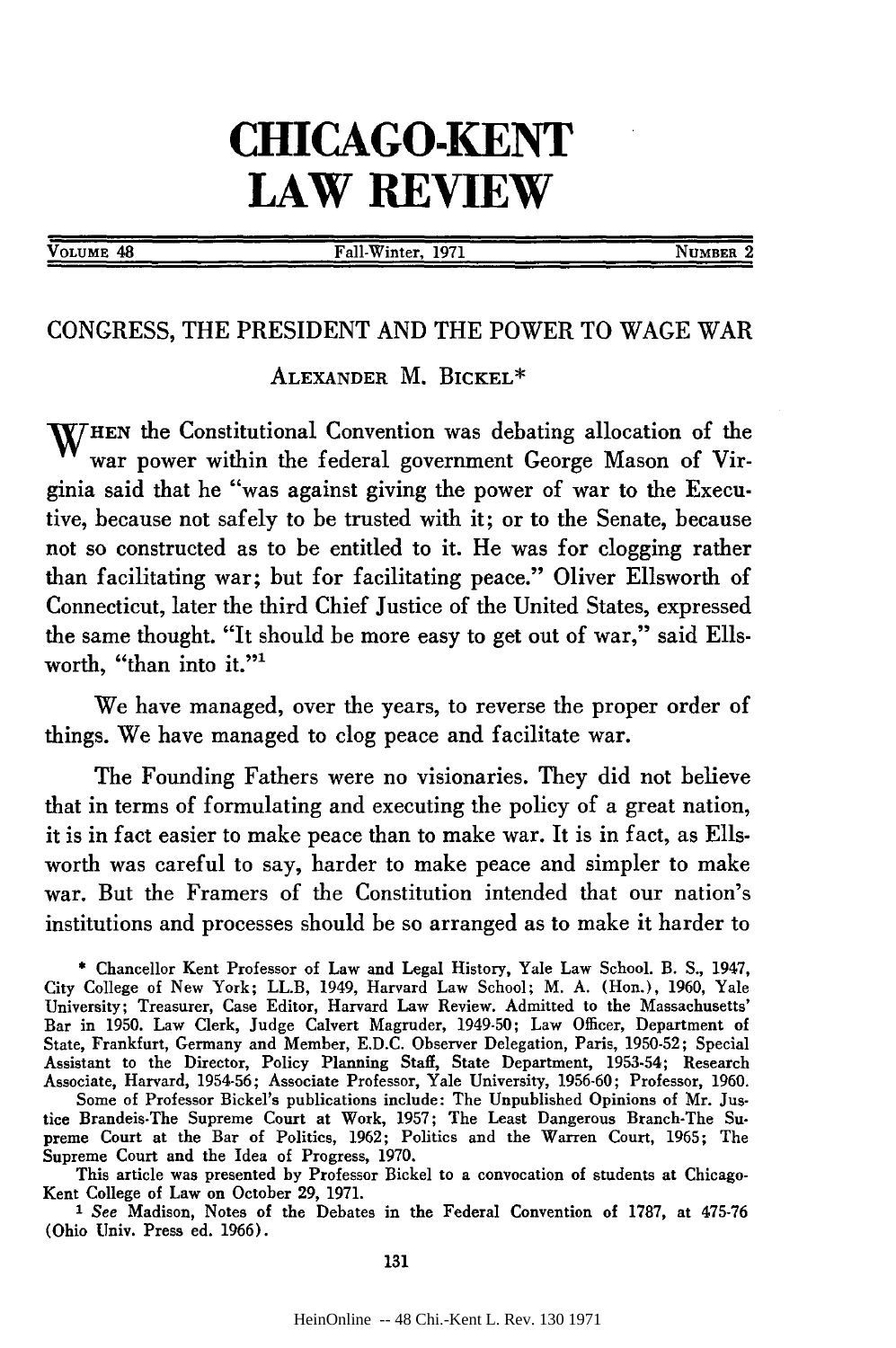do the easy thing, and easier to achieve the difficult. For this reason, they insisted that the declaration of war not be an executive prerogative, as it had been under the British Crown. They insisted also that it not be left to the Senate, a single, less numerous chamber which they viewed as capable of more expeditious action than the House or than Congress as a whole. Rather they provided that Congress, acting through both Houses, should have the power to declare war.

The Convention earlier had thought of using another, more comprehensive word, and empowering Congress to *make* war. But this term seemed to vest in the Congress the function of conducting a war once it had started, and also possibly to deny the power of the Commander-in-Chief to repel attacks against the United States. Hence the Framers said, "declare," not "make." The President was to be Commander-in-Chief, exercise independent tactical control over the armed forces, and see to their safety. Congress, as the Framers knew and as Congress itself has on occasion discovered-for example during the Civil War -cannot well exercise command, and should not attempt to do so. The President was to have power also to repel attacks, and we must say in modern times, to respond to the threat of attacks against the United States or against our forces, when instant action is of the essence.

Yet the Framers were extraordinarily wary of standing armies and of their use by the Executive. They authorized Congress to "raise and support Armies," and then tried to ensure that the exclusive power of Congress would be jealously guarded, by providing that no appropriation of money to raise and support armies "shall be for a longer Term than two Years." Moreover, Congress was given the overall, comprehensive "necessary-and-proper" power.

The "necessary-and-proper" clause of article I of the Constitution authorizes Congress to make "all Laws which shall be necessary and proper for carrying into Execution the foregoing Powers. . . ." The reference is to the previously enumerated powers of Congress. But there is another portion of the necessary-and-proper clause, not so often cited, which is of the greatest consequence. The clause also charges Congress to make all laws which shall be necessary and proper for carrying into execution "all other Powers vested by this Constitution in the Government of the United States, or in any Department or Officer thereof"-a phrase that includes the President! The implied powers of the federal government, most of the unstated powers that inhere in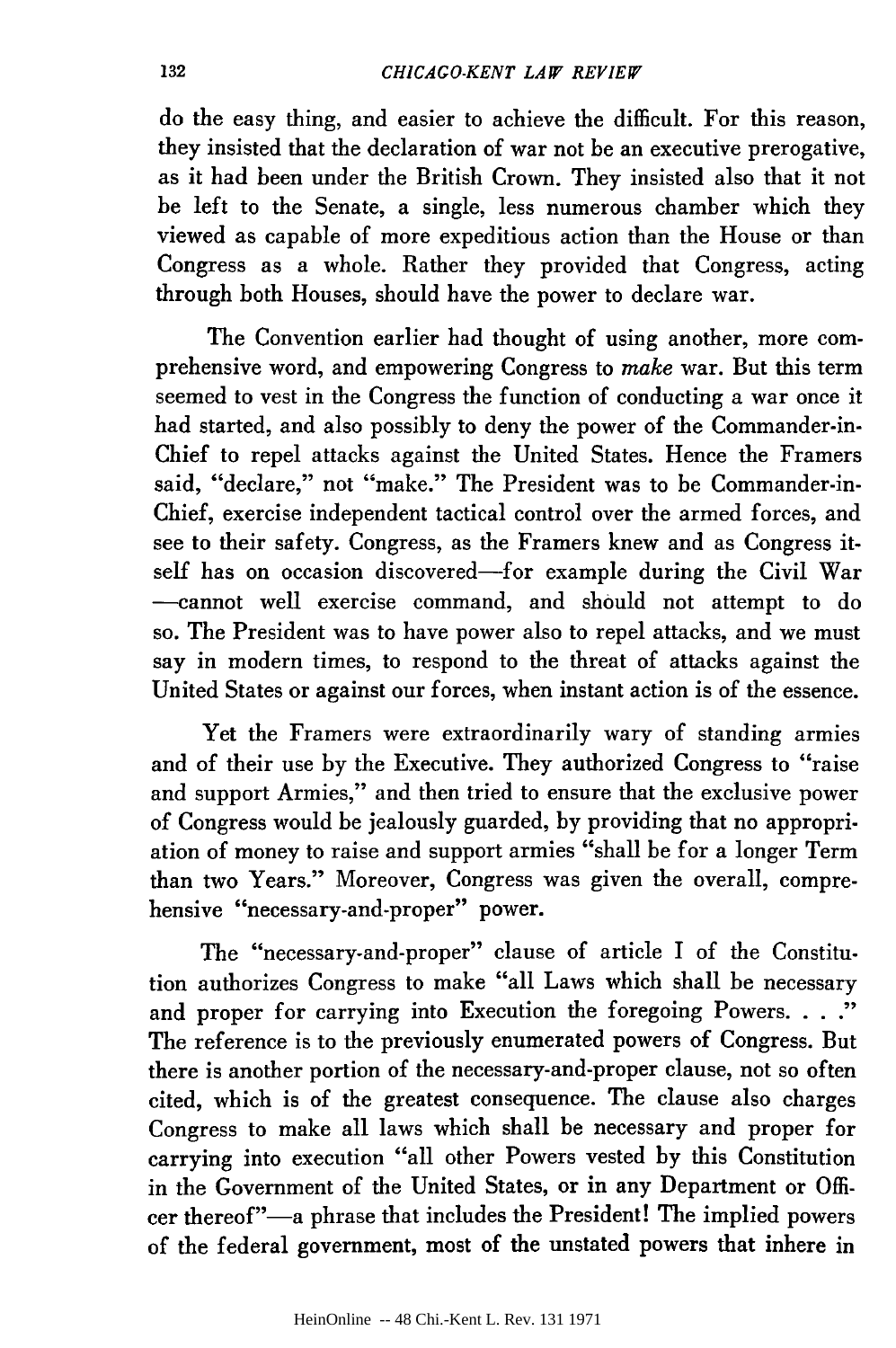nationhood, most everything that went without saying or that is residual -all that belongs to Congress.

Against this roster of congressional functions stand the summary provisions of article II of the Constitution, vesting the executive power in the President, declaring that he shall be Commander-in-Chief, and authorizing him, with the advice and consent of the Senate, to make treaties and appoint ambassadors.

The text of the Constitution and its history thus plainly limit the President. Yet the law of the Constitution under our system is not only defined by the text, but influenced by usage long indulged. The earliest practice conformed to the division of war-making powers intended by the Framers. Later practice, however, in this century, and on occasion in the nineteenth, has tended to enlarge the scope of independent presidential initiatives.

I shan't rehearse in any detail a lengthy series of episodes, many of them bearing exotic names, and few to be counted among the glories of American history. There is General Jackson's pursuit of the Seminole Indians into Spanish Florida on President Monroe's authorization in 1818; President Polk's move to the Rio Grande, where the Mexicans not unnaturally-since they claimed the territory-attacked his forces, thus beginning the Mexican War, which Congress subsequently could not help but declare; President McKinley's intervention in China as part of the Boxer Expedition; interventions in the Caribbean by Theodore Roosevelt, Wilson, and Coolidge; President Wilson's bombardment of Vera Cruz and pursuit of Pancho Villa into Mexican territory; Korea; and the dispatch of troops by President Eisenhower into Lebanon, and by President Lyndon Johnson into the Dominican Republic.<sup>2</sup> (I have omitted mention in this list of President Lincoln's actions at the start of the Civil War, or lesser instances of the domestic use of troops, as by Presidents Eisenhower and Kennedy, because whatever questions might be raised about Lincoln's authority, the issue is different. The President is charged to take care that the laws be faithfully executed, meaning that the authority and integrity of the government is maintained, and he must act on his own, at least so long as Congress has not by statute prescribed the means he may or may not use.)<sup>3</sup>

**2** *See* Hearings before the Committee on Foreign Relations, United States Senate, on **S.** Res. **151,** 90th Cong., 1st Sess. **(1967).**

*<sup>8</sup>See* The Prize Cases, 2 Black **635 (1863).**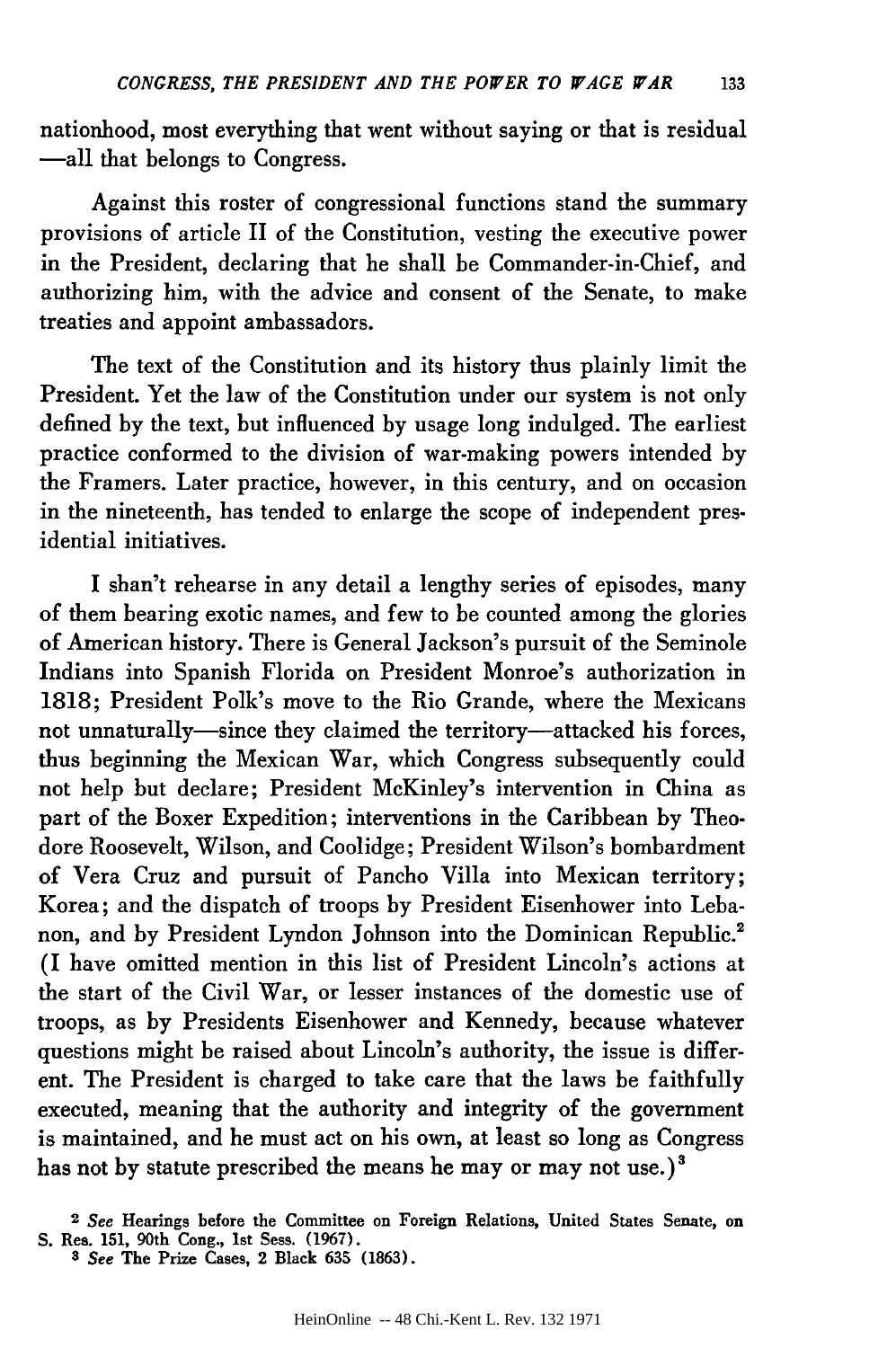The point is that even against the background of presidential foreign ventures which I have sketched in, the decisions made in the first half of 1965, and executed thereafter, to commit the nation to full-scale war in Vietnam mark the farthest extension of presidential power. Certainly the power of the President in matters of war and peace has grown steadily for over a century, since before the Civil War. The decisions of 1965 may have differed only in degree from earlier stages in this process of growth. But there comes a point when a difference of degree achieves the magnitude of a difference in kind. The decisions of 1965 amounted to an all but explicit transfer of the power to declare war from Congress, where the Constitution lodged it, to the President, on whom the Framers refused to confer it.

Prior presidential initiatives have been fitted-at least the variously plausible attempt was made to fit them-into theories that fall short of complete repudiation of the constitutional division of warmaking power between Congress and the President. Essentially the President's power has been justified as necessitated by, and arising in, emergencies. The President has been viewed as entrusted with a reactive, not a self-starting function; as possessing the power to respond to an emergency, not the affirmative, ultimate power to commit the material and moral resources of the nation to full-scale war.

The decisions and actions of 1965 outran such theories. There was no sudden attack aimed at or endangering forces of the United States of the sort that can be deemed to require instant response and thus to make resort to Congress impossible if effective action is to be taken. Nor were we in any sense, as in some of our Latin American ventures, interposing our forces in a foreign country to protect American citizens and property, while remaining neutral with respect to conflicts there.

The Korean action, no doubt, stretched presidential emergency power to a prior extreme. But the invasion of South Korea from the North was sudden, and it did threaten to succeed quite rapidly and irrevocably, thus affecting the position of our own forces in neighboring Japan. I am not maintaining that President Truman's independent action in Korea should necessarily be viewed as falling within the President's legitimate power. I am not attempting to adjudicate the Korean case. I merely emphasize the sudden nature of the emergency to which Pres-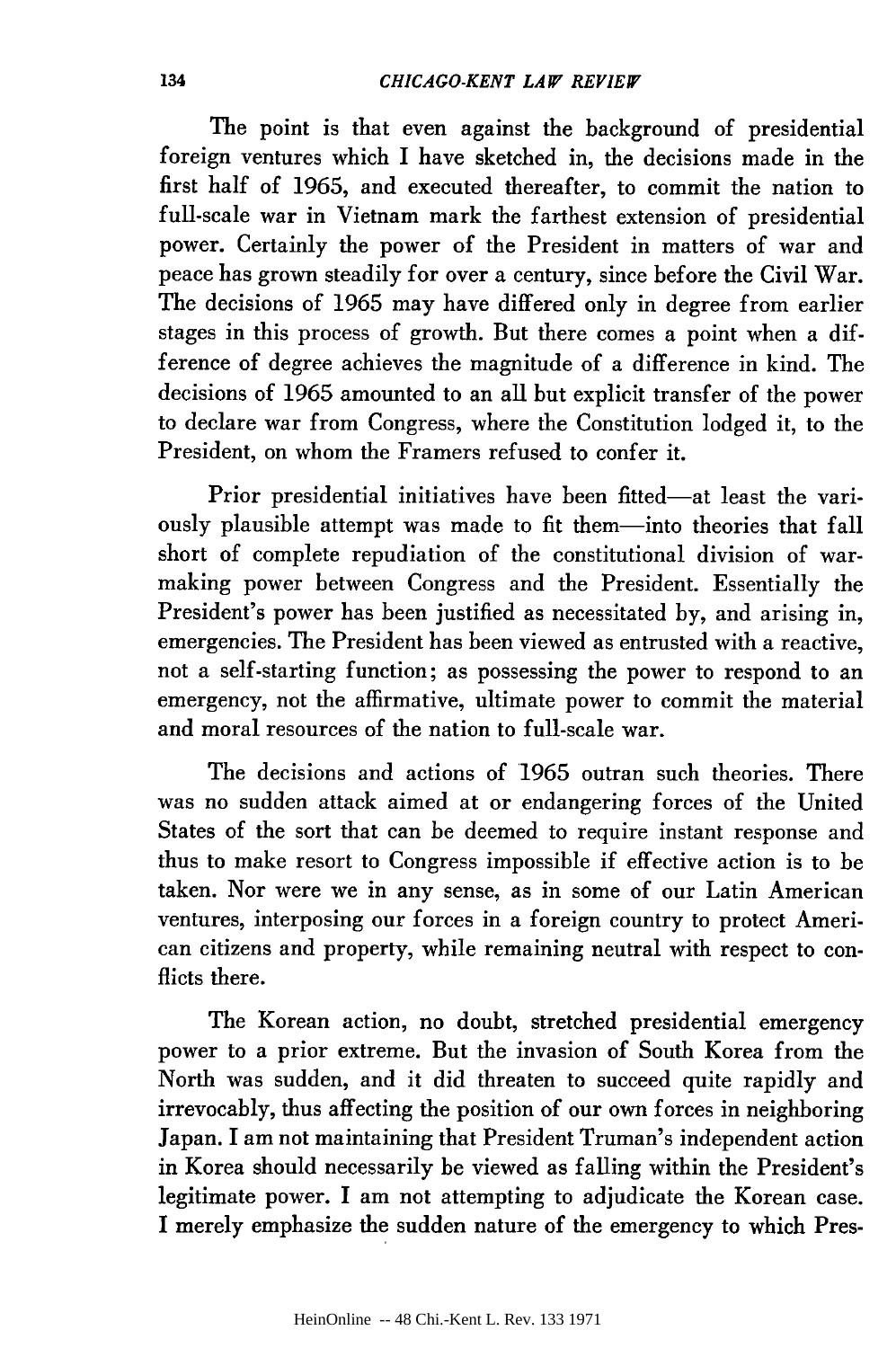135

ident Truman responded, and consequently the measure of plausibility, however faint, with which his action can be made to fit the established sudden-attack theory of presidential power. Again, there is a measure of plausibility in the attempt to fit the dispatch of troops to Lebanon by President Eisenhower before 1965, as well as President Johnson's intervention in the Dominican Republic later, into the neutral-interposition theory. But no such fits are possible for the round-the-clock bombing of North Vietnam, which began in February, 1965, or for the sending of 50,000 troops to fight in South Vietnam, by a single decision that President Johnson announced on July 28, 1965, commenting, "this is really war."<sup>4</sup>

It was really war. It raised the American troop level to over 100,000, soon of course to be multiplied five times over, and it committed, as President Johnson had said some two weeks earlier, on July 9, "our power and our national honor"<sup>5</sup>—by a deliberate decision, considered over an extended period of time, not forced by sudden events; a decision functionally and in every other way amounting to an initiative for war. If this decision was not for Congress under the Constitution, then no decision of any consequence in matters of war and peace is left to Congress. This time, no justifications drawn from sophisticated theories would do. The constitutional division of powers had been repudiated in the sincere, but I believe grievously misguided, conviction that it no longer suited modern conditions.

I may add that if the exercise of presidential power in 1965 was valid, then of course so were the march into Cambodia in April, 1970, and the use of American air power in Laos in 1971. Indeed, taken in isolation, and assuming that American forces are lawfully in Vietnam and that no act of Congress at the time forbade the incursions into Cambodia and Laos, these actions, I would say, fall within the ordinary powers of the Commander-in-Chief, like the decisions to invade North Africa in 1942, Europe in 1944, or North Korea in 1951. But in truth these episodes were the culminating moves in a series of presidential initiatives which, if we continue to accept them, will have totally stripped Congress of any power to choose between war and peace. Let us not forget, the Indochina war is no maneuver on our own border,

*<sup>4</sup> See* New York Times, July **29, 1965,** at 12, col. 1.

<sup>5</sup>*See* New York Times, July **10,** 1965, at 6, col. 1.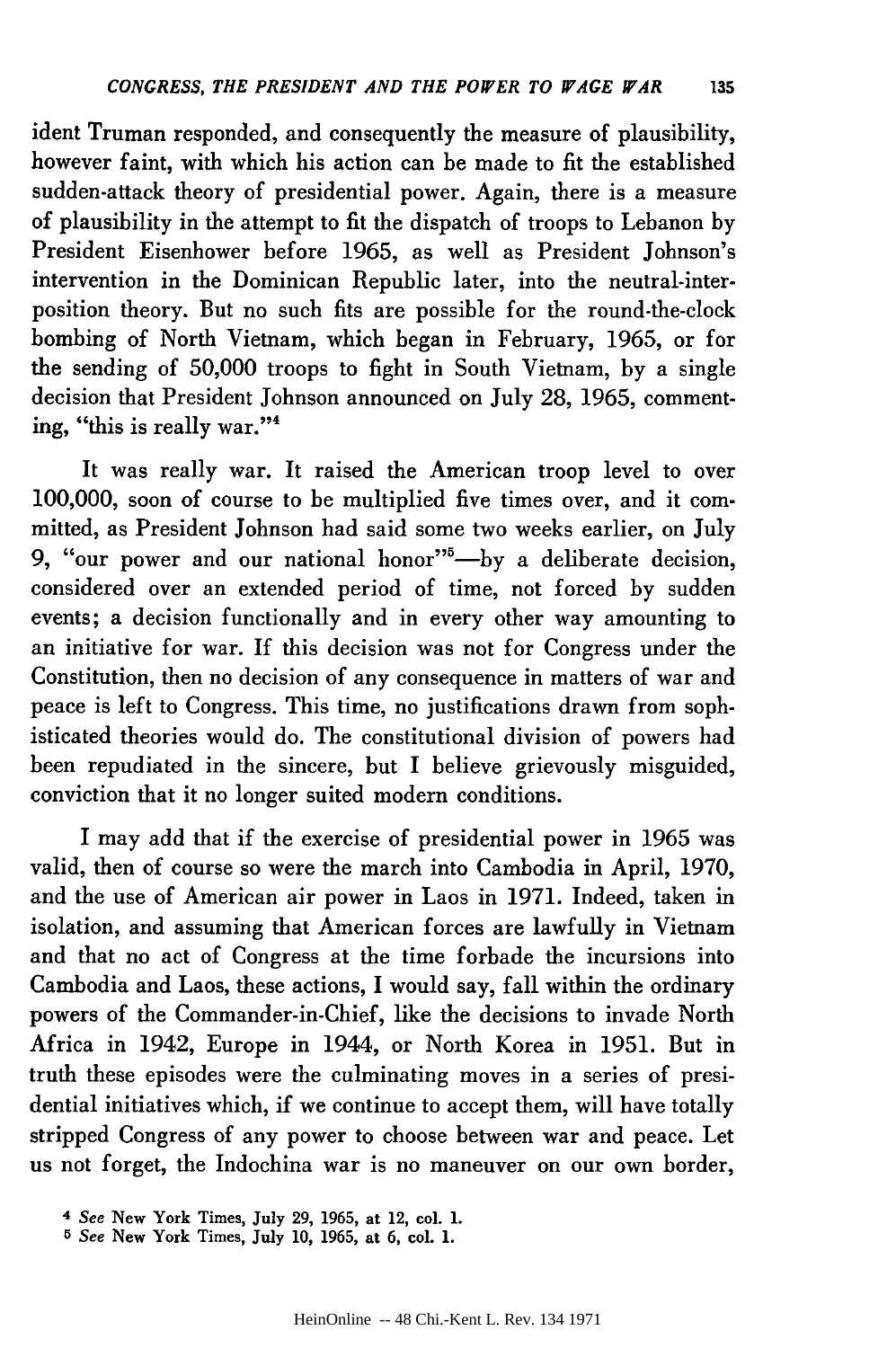as when President Polk prodded the Mexicans into war. Nor did it all begin, as in Korea, with a response by the Commander-in-Chief to an attack that had to be stemmed, if at all, within a matter of days. Deliberately, following an extended decision-making process behind closed doors, President Johnson committed, as he said, "our power and our national honor" to full-scale war thousands of miles away-entirely on his own authority.

It is said that President Johnson acted in fulfillment of an obligation we undertook under the Southeast Asia treaty. 6 Whatever else the obligation we incurred may or may not be, it was in terms of the treaty itself no more than a commitment to "act to meet the common danger in accordance with [our] constitutional processes." Language as precise as this was missing in the draft of the earlier North Atlantic Treaty as it came to the Senate for ratification, and that treaty was not ratified until assurances were given by the Secretary of State that it placed the United States under no obligation to go to war automatically, otherwise than by following the processes required by our domestic law.7 (Of course, under, our law, the powers of the President are considerable in case of sudden attack.) In order to avoid this point of contention, the Southeast Asia treaty included the specific language I have quoted, providing that each signatory would act in accordance with its constitutional processes. Whether or not the treaty imposed any sort of obligation on us in Vietnam, it did not authorize the President to discharge such an obligation on his independent initiative. Rather the treaty relegates us to the division of powers provided for in the Constitution. The treaty confers no power on the President that the Constitution does not give him. And it is, in any event, most improbable that any treaty could override the Constitution of the United States so as to change the allocation of powers between branches of the federal government.

President Johnson relied heavily on the Tonkin Gulf resolution of August, 1964, as a source of authority, although the Nixon Administration abandoned it, and Congress repealed it in December, 1970.<sup>8</sup> The language of that resolution is so extraordinarily broad that it can

136

**<sup>8</sup>**6 **U.S.** Treaties 81 **(1955).**

*<sup>7</sup>t See* North Atlantic Treaty, Report of the Committee on Foreign Relations, United States Senate 8, 81st Cong., 1st Sess. (1949); A Decade of American Foreign Policy, Basic Documents 1941-49, at 1337, Doe. No. 123, Senate Foreign Relations Committee, 81st Cong., 1st Sess. (1950).

**<sup>8</sup>**78 Stat. 384 (1964); 84 Stat. 2053 (1970).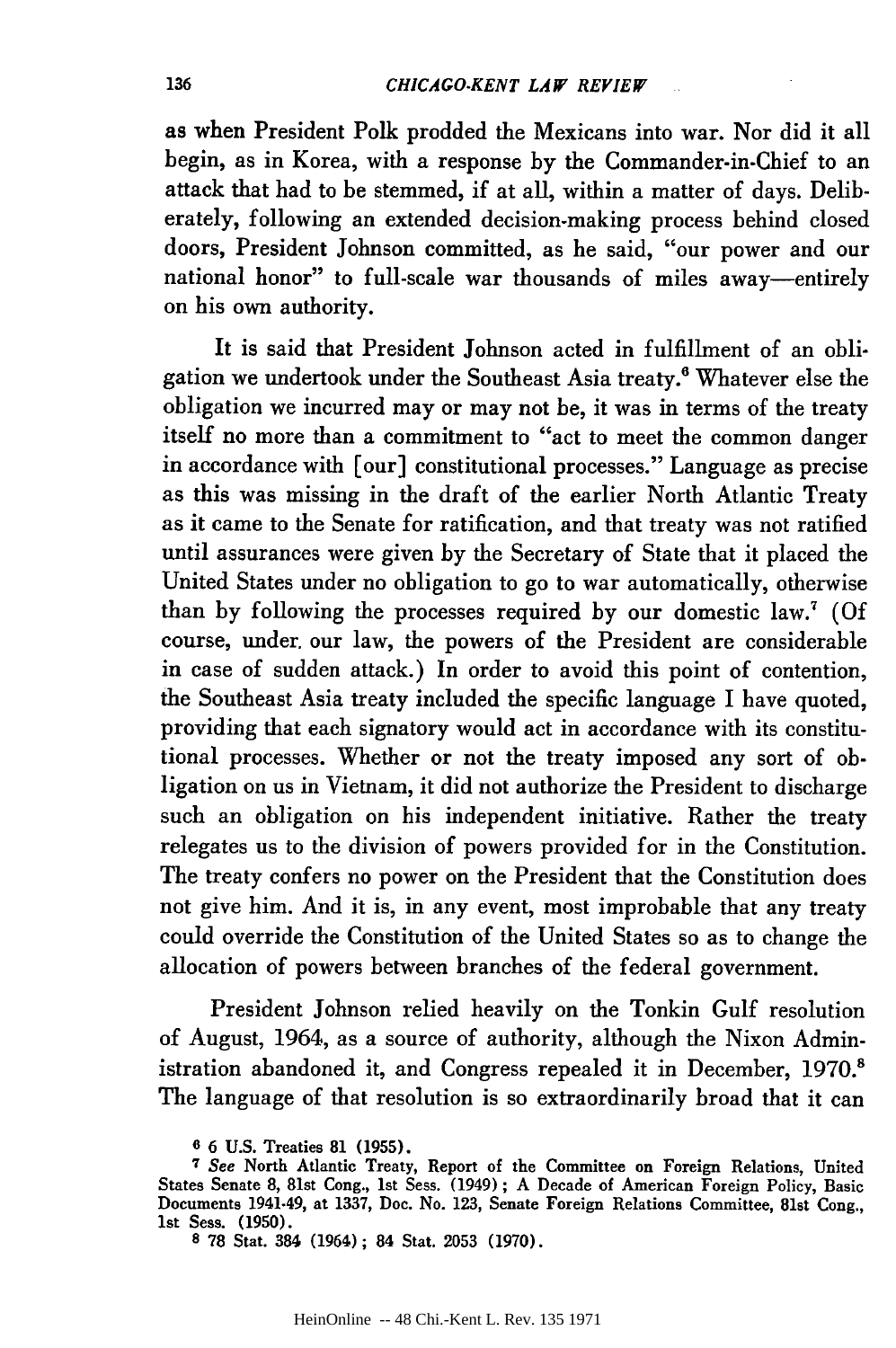be read to have given away anything and everything. Although the text does express the intention to make the resolution "consonant with the Constitution of the United States" as well as with the Southeast Asia treaty and although portions of the brief debate that attended passage of the resolution support this intention, other passages in the debate do sound as if Congress had indeed given away anything and everything. Yet the first wisdom in the construction of statutes is that the intent of the legislature is to be understood against the background of facts and circumstances existing at the time of enactment, to which the legislature was addressing itself. Congress addressed itself immediately to the relatively trivial Tonkin Gulf incident. One would presume, therefore, that Congress intended to approve presidential reactions commensurate with that incident and with incidents of that sort, and not necessarily an undertaking of the magnitude of the Vietnam ground and air war.

If the resolution is read to have done more, the question arises whether it is within the power of Congress to give prospective approval to actions that would not, without such approval, conform to the Constitution. If without the Tonkin Gulf resolution the President had no constitutional authority to commit the nation to war in circumstances then undefined and unforeseen, could Congress prospectively, by blank check, give him that authority? In other contexts, the Supreme Court has held that Congress has no power to give away its power **by** delegating it to the President without standards for use in the future in indefinite circumstances. The relevant, well-known cases-not in the least shaken or rendered obsolete-are *Schechter Poultry Corp. v. United States,9 Panama Refining Co. v. Ryan,"0* and more recent and most relevant, *Kent v. Dulles."* The doctrine that delegation without standards is unconstitutional, which was decisive of these cases, is no mere technical teaching. It is concerned, as I have argued elsewhere,<sup>12</sup> with the sources of policy, with the crucial joinder between power and broadly based democratic responsibility, bestowed and discharged after the fashion of representative government. Delegation without standards short-circuits the lines of responsibility that make the political process meaningful.

**295 U.S.** 495 **(1935). 293 U.S.** 388 **(1935).** u 357 **U.S. 116** (1958). *See* Bickel, The Least Dangerous Branch (1962).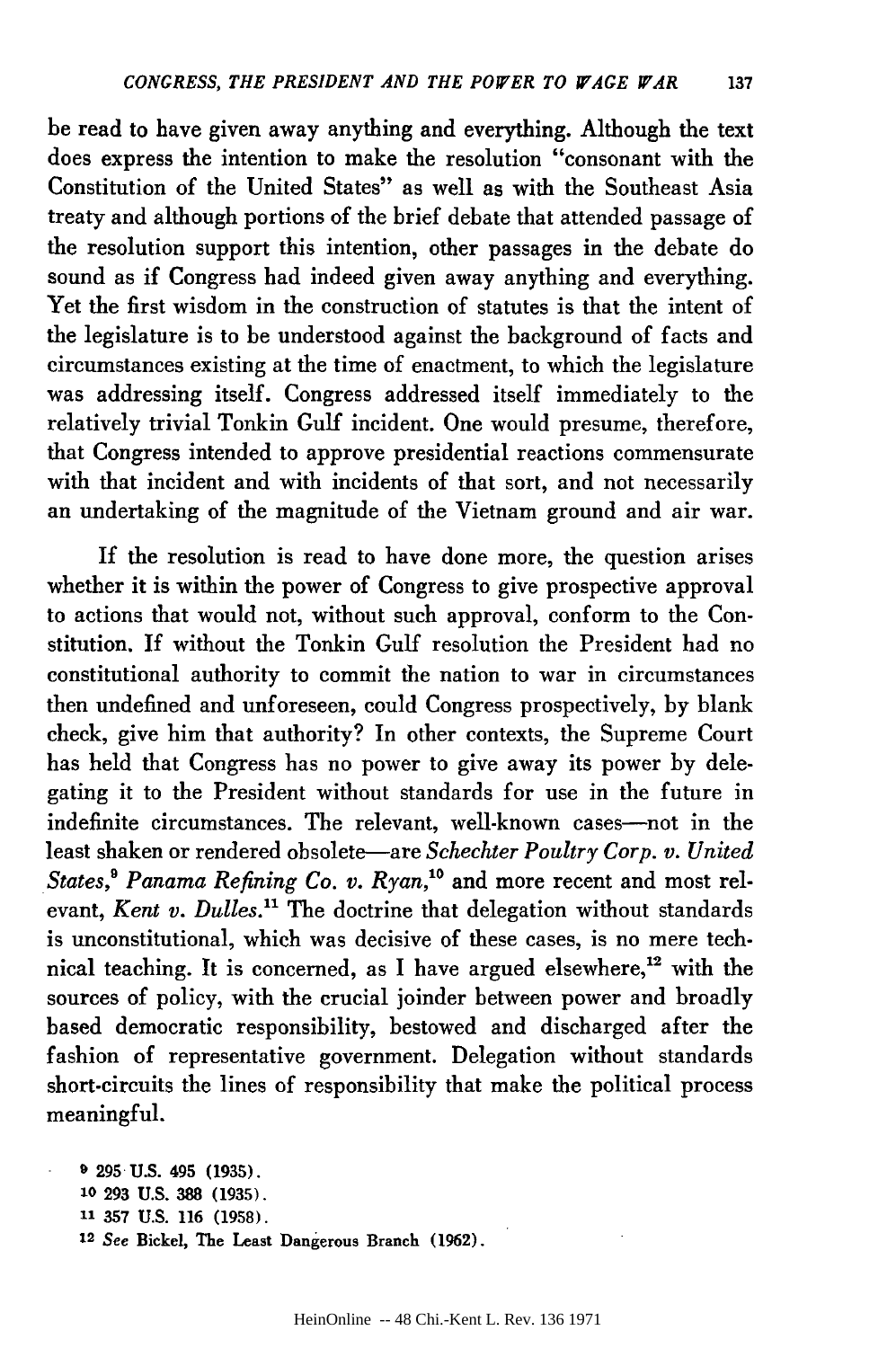*United States v. Curtiss-Wright Corp.*<sup>13</sup> is often cited as indicating a modem development of independent presidential power, which cuts across, it is said, what would otherwise be the requirements of the doctrine of delegation. The case is a rather eloquent, if not grandiloquent, opinion by a Justice (Sutherland) whose eloquence was usually reserved for decisions constricting rather than enlarging the power of the federal government. The opinion has, therefore, the impact of the unexpected. But it is really quite a limited holding. Congress had, by joint resolution, authorized the President to prohibit sales of arms and munitions to countries then engaged in a specific armed conflict in the Chaco, whenever the President found that such a prohibition would contribute to the reestablishment of peace between those countries. The President used this authority, and the joint resolution was attacked as void for excessive delegation. The Court assumed without deciding that the delegation would have been excessive if applicable to internal affairs. But this assumption was probably not valid even at that time. Little more was delegated to the President than the power to establish a necessary factual condition precedent. The joint resolution closely defined what the President was to do, and where he was to do it-a far cry from the Tonkin Gulf resolution. This was hardly delegation running riot.<sup>14</sup>

Having assumed *arguendo,* without deciding, that as applied to domestic affairs the delegation would be unconstitutional, the Court declared that "within the international field [Congress] must often accord to the President a degree of discretion and freedom from statutory restriction which would not be admissible were domestic affairs alone involved." Hence the delegation was held valid. There followed some eloquent assertions of independent presidential power in the "vast external realm," which were largely *dicta,* and were restricted to statements that the President alone can "speak or listen as a representative of the nation;" that he alone negotiates treaties and that the Senate cannot intrude, although it must give advice and consent; that the President has "plenary and exclusive power . **.** . as the sole organ of the federal government in the field of international relations," which in context must be taken as a restatement of his role as sole spokesman and listener, especially since the Court added that presidential powers

**<sup>13</sup> 299 U.S.** 304 **(1936).**

**<sup>14</sup>** *Cf.* Schechter Poultry Corp. v. United States, *supra* n.9.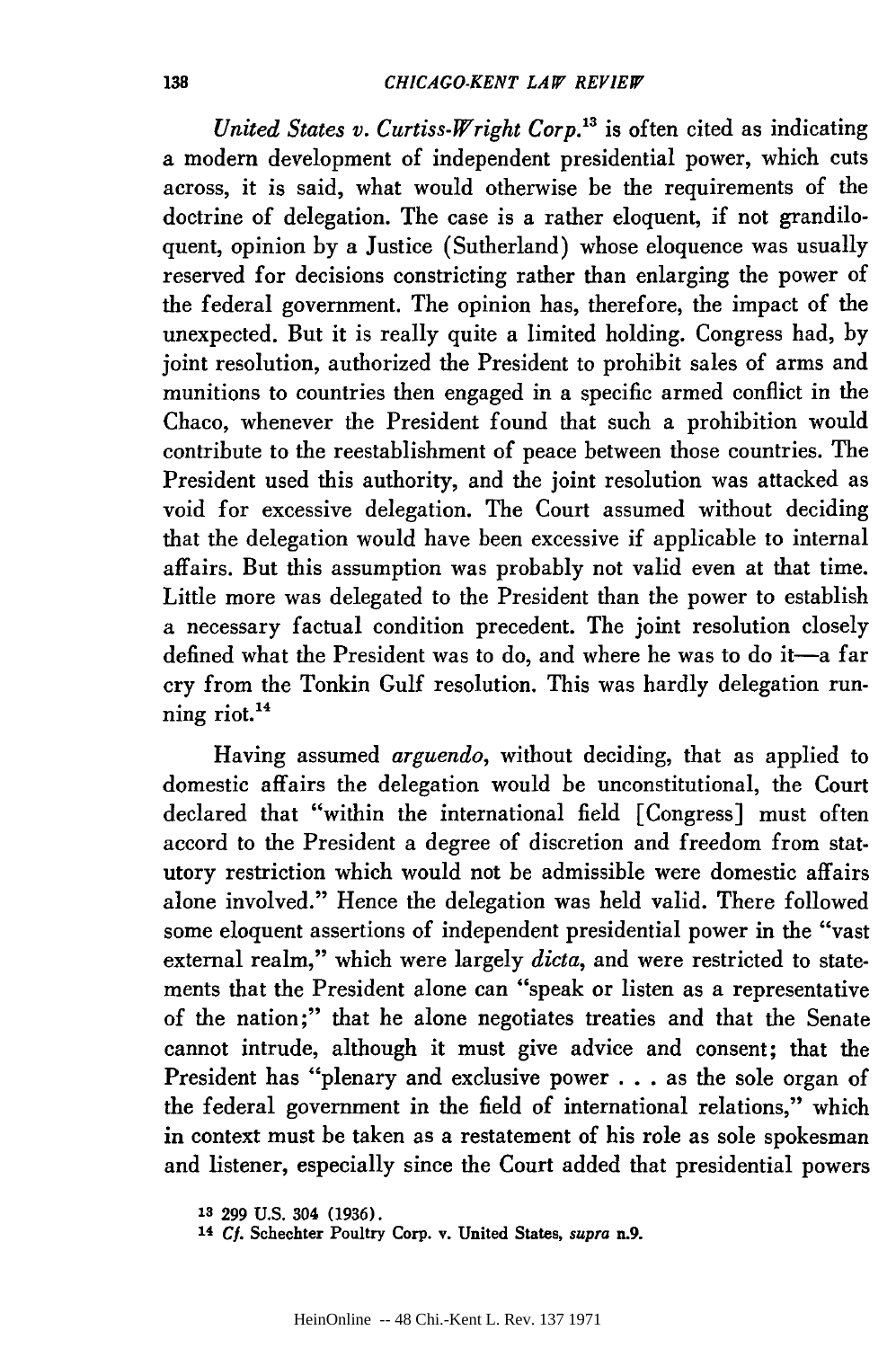"must be exercised in subordination to the applicable provisions of the Constitution;" and that the President, and not Congress, has the better opportunity of knowing conditions in foreign countries, because the President has his agents, and is better able to maintain secrecy. That was all. Nothing about powers to go to war or to use the armed forces without restriction. So far as broad delegation without standards of legislative power to the President is concerned, *Kent v. Dulles*,<sup>15</sup> decided a generation later, has made clear that it will no more be tolerated in the "vast external realm" than domestically. Not that *United States v. Curtiss-Wright Corp.*,<sup>16</sup> on its facts, ever held to the contrary.

The Tonkin Gulf Resolution declared itself to be "consonant with the Constitution." The sum of it is that, consonant with the Constitution, there was no need to come to Congress for authority the President has, as for example, to fire back when attacked. And it was no use coming to Congress for authority the Congress cannot constitutionally confer at large, for prospective use in indefinite circumstances. It is claimed further that Congress ratified the executive action by appropriating monies to support and steadily enlarge it. Congress assuredly did so, and assuredly it did so partly under a misapprehension that it was in principle obliged to extend general support, even if free to make its own judgments on questions of detail, and that in any event it was assuming no general responsibility by extending support. This is precisely the misapprehension it is necessary now to dispel.

It is asserted also in defense of independent presidential action that Congress is authorized by the Constitution only to declare war; and in modern circumstances, that is, after all, often not what is wanted. It is too much, and since too much is all that Congress has authority to do, it must be for the President to do anything somewhat less, which in present world conditions is generally what is required. The argument is altogether fallacious. There may actually be some sort of difference between the war we have waged in Vietnam and a war that Congress might have declared, although the difference, if any, is metaphysical. But there is utterly no reason to think that Congress has only the megapower to declare war in the exact terms of the constitutional clause that authorizes declarations of war and no mini- or intermediate power

**15** *Supra,* **n.11. 16** *Supra,* **n.13.**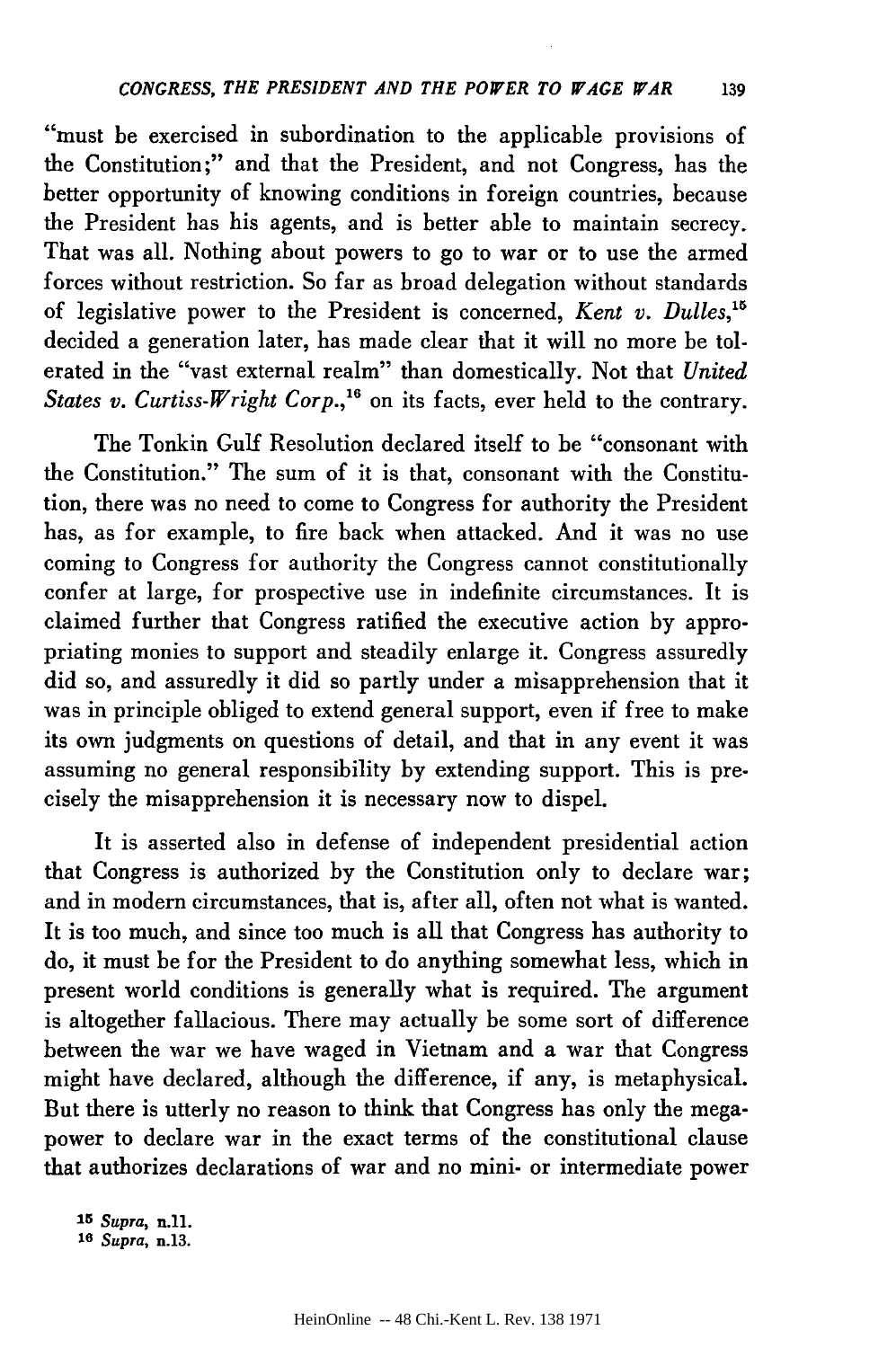to commit the country to something less than a declared war. Congress, as I have emphasized, has the necessary-and-proper power, the power to do anything that is necessary and proper to carry out the functions conferred upon it and upon any other department or officer of the government. If in the conditions of our day it is necessary to carry out the power to declare war by taking measures short of a declaration of war, everything in the scheme of government set up by the Constitution indicates that Congress has the needed authority.<sup>17</sup>

The strongest and most searching argument that is made in support of the constitutional power of the President to do what President Johnson did in 1965 relies on the practice which has steadily eroded the original constitutional scheme and on assessments of modern conditions which, it is contended, require a revised conception of presidential power. Granted that President Johnson carried the practice of a century forward, granted even that he extended it by some additional degrees, but usage, gradual changes by successive degrees to a point where a change in kind may be perceived-these, it is said, have been the life of the American Constitution. "Our Constitution," Justice Brandeis once wrote, "is not a strait-jacket. It is a living organism. As such it is capable of growth-of expansion and of adaptation to new conditions."<sup>18</sup>

Now, Brandeis was talking about the growth of the great openended provisions of the Constitution-chiefly the Bill of Rights and the fourteenth amendment-which were intentionally framed in general terms, precisely so as to leave open the possibility of their evolution over time in light of new conditions. Constitutionalism also implies, however, the stability of certain structural arrangements, the stability and binding nature of the rules of the game, so to speak, which may be changed only by express amendment. We would not think, for ex. ample, that we could change the length of the President's term, as fixed in the Constitution, or abolish the electoral college, otherwise than by reaching a new consensus through the difficult amendment process and writing new provisions into the Constitution. Moreover, if the Constitution is a living organism, it grows and adapts itself without losing its essential shape. It does not undergo radical mutations, except by

**<sup>17</sup>** For a treatment of the issues discussed so far in this paper which reaches conclusions similar to the ones here stated, see, e.g., *Note, Congress, the President, and the Power to Commit Forces to Combat,* 81 Harv. L. Rev. 1771 (1968).

**Is** Quoted in Bickel, The Least Dangerous Branch 107 (1962).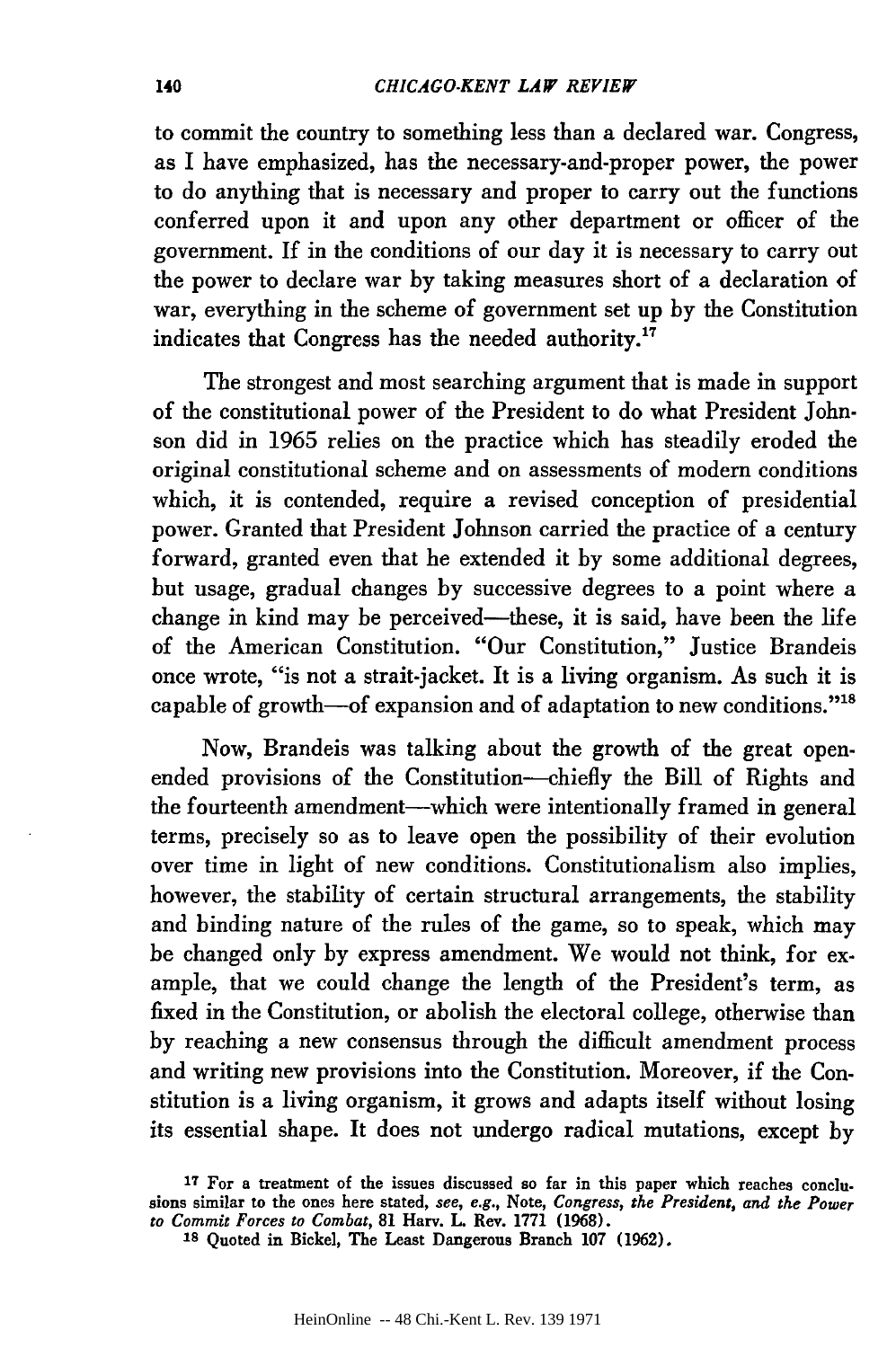the process of amendment. There is a considerable difference, therefore, between extending the President's war-making power by another degree and leaping over the brink to a change in kind, to an explicit, notorious, inexpiable alteration in the shape of the original structure.

Be that as it may, it is useful to ask, as the argument about growth in the constitutional organism bids us ask, putting aside the constitutional text and its history, whether the change in the division of war-making power between President and Congress, resulting in what is at the least a marked imbalance in favor of the President, has been an element of beneficial growth in the Constitution, a necessary consequence of changes in the world about us, and justified by them. If this is the question, it makes a difference, obviously, whether one thinks that the Indochina war has been a noble effort on our part in the service of peace and freedom, which we will rue not carrying to a successful conclusion, or a moral and practical disaster. It is no accident that the constitutional issue has drawn so much lively interest these past couple of years. Nothing so enlightens us on the rights and wrongs of institutional arrangements as the wrong practical and moral results of an institutional arrangement.

For myself, I formed the opinion some years ago that the war has been a moral and practical disaster, and I believe further that we might have avoided it, or might at least avoid its repetition, if our institutional arrangements were such as to foreclose presidential wars. Many of us who hold this opinion are prone to join to it attitudes which I consider deplorably sentimental, or self-righteous, or both; and I digress for a moment on this point.

The country was awash with sentimentality just a few months ago as it contemplated the conviction of Lieutenant Calley. There was sentimentality to the left and sentimentality to the right. One should, of course, have compassion for the man, but he is, on the evidence, guilty of a vicious deed, and there is no basis for identifying most of his fellow soldiers with him, or all his superiors in the Army and the government, or all of us as Americans. "I do not know the method," said Burke, "of drawing up an indictment against an whole people." We might remember that. (He said it about us, incidentally.) It is sheer sentimentality, in my view, to hesitate about punishing the perpetrator of a vicious crime because some others may have committed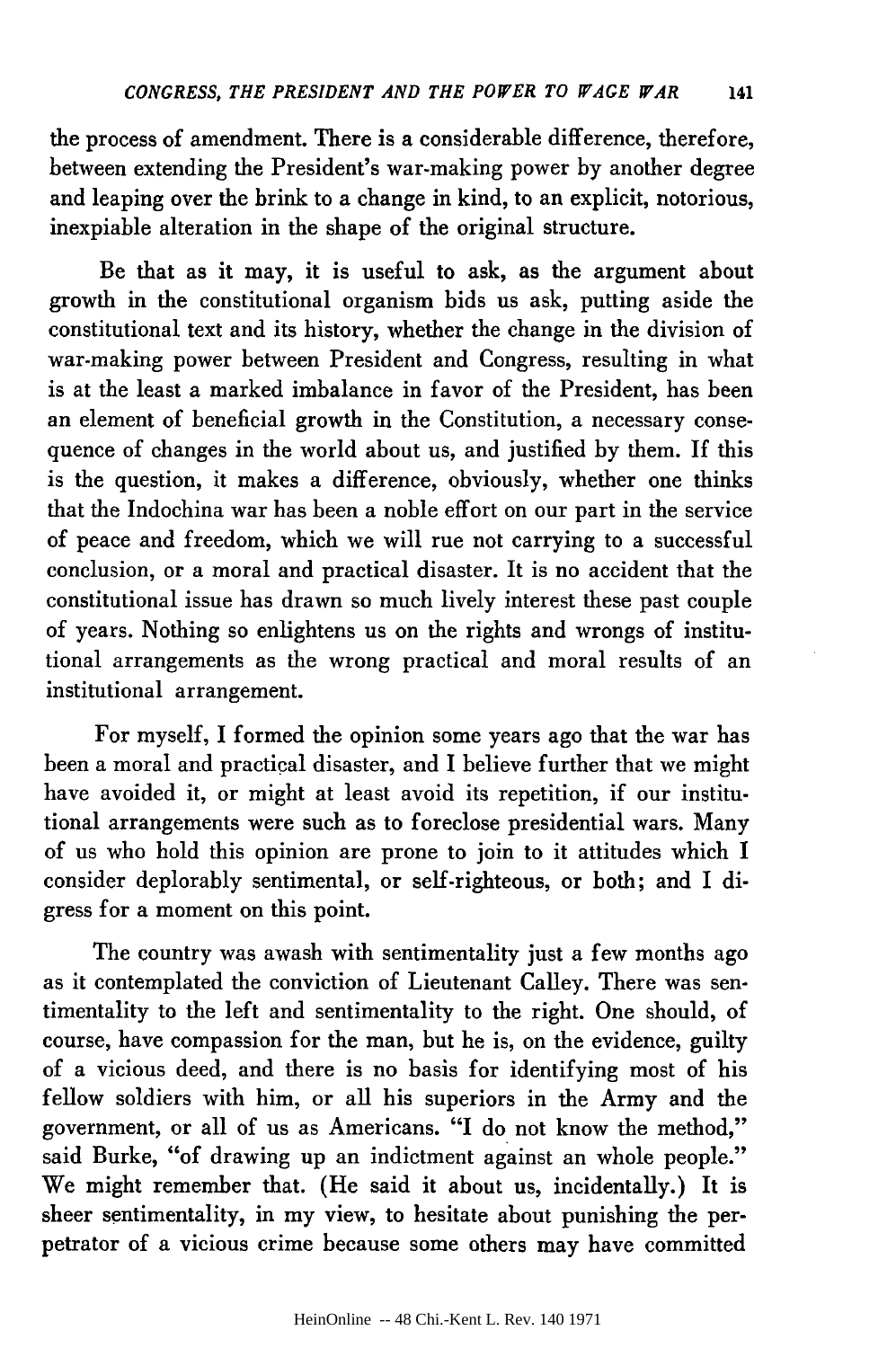similar crimes and gone unpunished and, beyond that, because of some vague feeling, not grounded in evidence, that none of us is fit to throw the first stone at anyone. The retribution visited by the criminal law is never perfect, and need not be. It is just nonetheless, and fulfills its function of vindicating the moral order. As for the vague feeling of common guilt-there is common guilt, no doubt, but for what and in what degree? Even indiscriminate air-bombardment, wrong as it may be, is not the same, after all, as the wild and willful shooting, face to face, of harmless women and children.

On the other hand, it is self-righteousness and moral arrogance, I think, to condemn as criminal policies that were wrong, that constituted, indeed, moral error, but whose intent and origin were those of our Indochina policy. What propelled us into this war, in my judgment, was a corruption of the generous, idealistic impulse which, together with a sense of legitimate self-interest, informed and sustained this country's foreign policy through the Second World War and in the years after. I use the word corruption not to connote evil, but merely decay. Our self-interest began to be invoked mechanically rather than realistically, and the altruistic impulse decayed into self-assurance and self-righteousness; it became, as generosity and idealism assuredly can, oppressive and in the end cruel. All sorts of ideologies, humanitarian and generous at the source, have a way of decaying in this fashion, as do religious ideas. Of course, they often draw to themselves authoritarian, sadistic and otherwise morally deficient personalities. But the seeds of decay are in the ideologies themselves, in their pretensions to universality, in their over-confident assaults on the variety and unruliness of the human condition, and in the intellectual and emotional imperialism of concepts such as freedom, equality, and, yes, even peace.

Well, though begun and continued by men with a normal moral endowment, the war has been a grievous error, in my opinion. It has been wrong too, I believe, for another reason, which is of particular interest from an institutional point of view. A democracy cannot well -compare the War of 1812 and the Mexican War-and should not, wage a war which a substantial and intense body of opinion-whether amounting to 35 or 45 or 51 per cent of the electorate-resolutely opposes on both political and moral grounds. Even autocracies cannot effectively wage wars in such circumstances. Of course the Constitution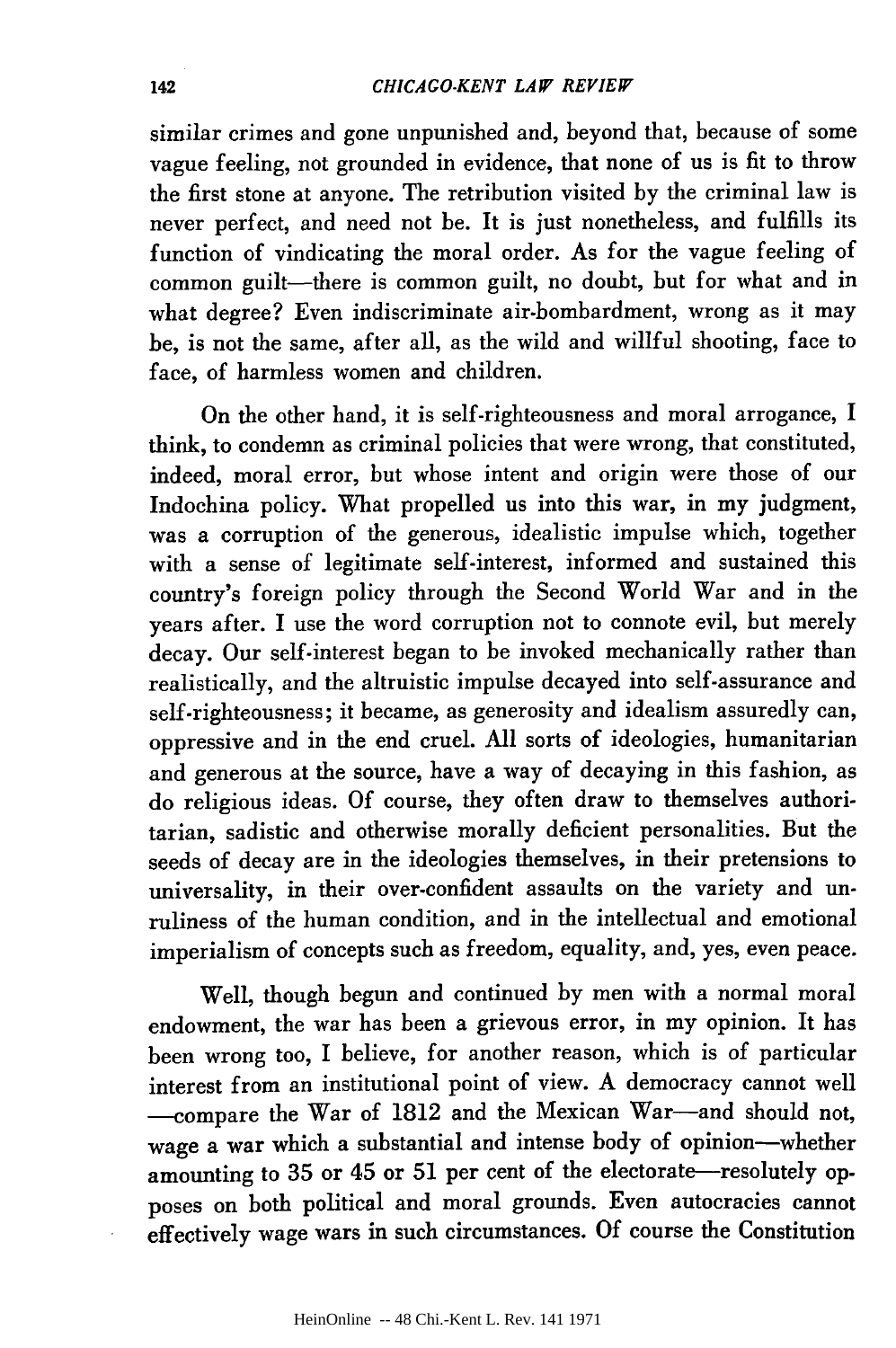provides for no special majority, two-thirds or the like, and certainly not for any kind of referendum, before the country can go to war. Con. gress may declare war by the narrowest of majorities, and no individual is entitled to nullify application to himself of a declaration of war because he disagrees with it, any more than he can refuse to render unto Caesar the things which are Caesar's when it comes to other disagreeable laws passed by narrow divisions. This is not a question of law. It is a question of the forebearance and continence of those who govern, without which law cannot be effective, or on some occasions just. To revert again to Burke: "It is not," he said to the King's government in the second speech on conciliation with America, "it is not what a lawyer tells me I *may* do; but what humanity, reason, and justice, tell me I ought to do." Making war is not the same as enacting many another law, and it cannot be done effectively by a narrow majority, and should not be.

Now, I suggest that the double error of this terrible war is a product in good part of the imbalance we have permitted in the division of war-making power between the President and the Congress. To this sort of double error, the President as an institution is all too prone. I make bold to suggest even that something of this sort is what the Framers of our Constitution-conscious, of course, of George III's error, which Burke pointed out-had in mind when they built as they did, not as Lyndon Johnson, extending the blueprints of other Presidents, rearranged the architecture. Something of this sort is what George Mason had in mind when he urged that we should clog war and facilitate peace.

The President represents a distinct constituency, of course, and ought properly, therefore, to speak with an independent voice and to have considerable leverage. But the President is a single official, in many ways a distant and regal personage. The discipline of the democratic process plays on him only grossly, at wholesale. He commands attention and he communicates with greater impact than any other institution of government, but he is not equally communicated with. His policy-making process is necessarily private, almost like that of a court. The large results become known, and on these he can be judged and held to account. But the process by which he reaches them is seldom open to much scrutiny and, consequently, little open to influence.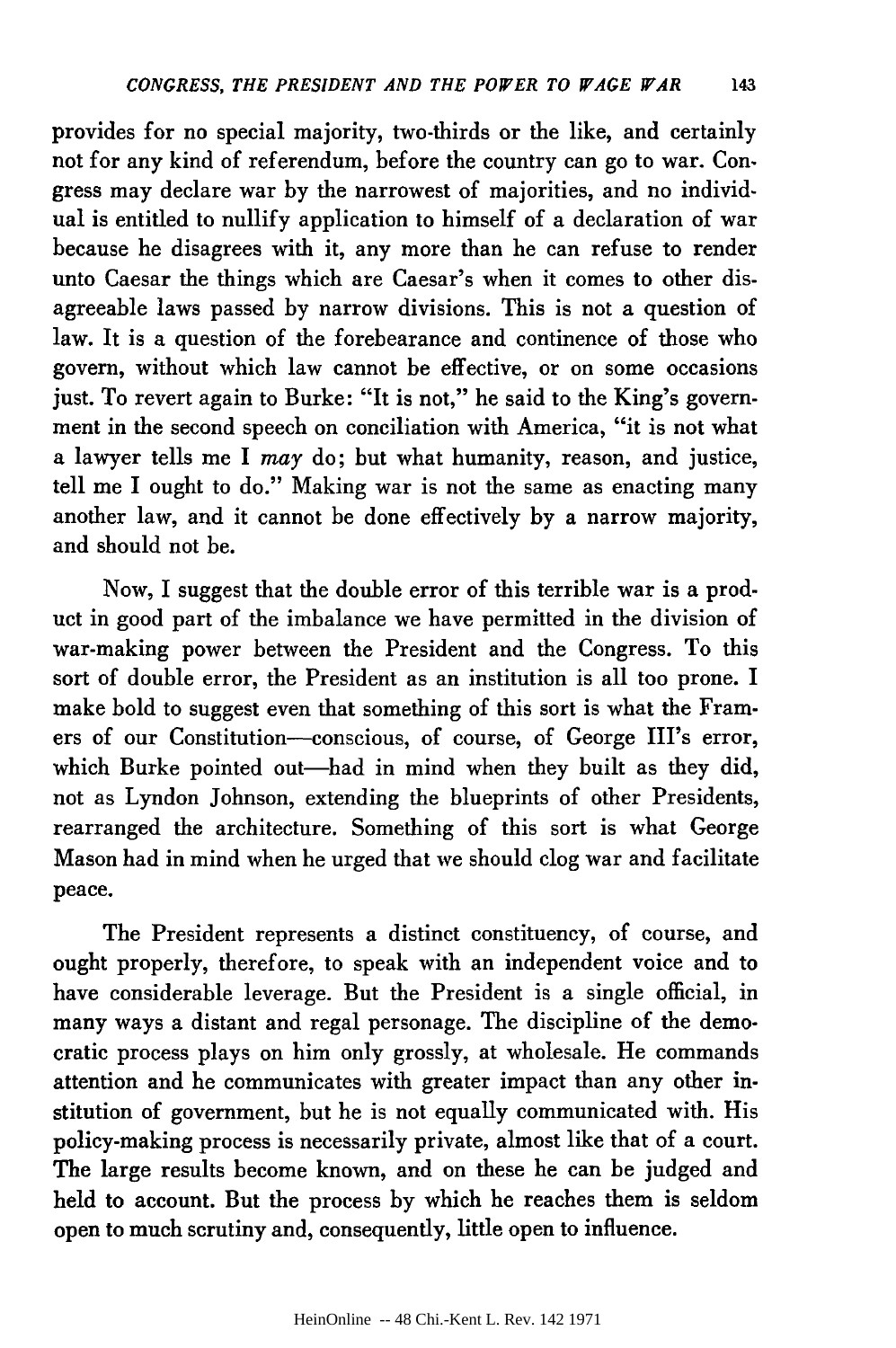Congress, on the other hand, is institutionalized communication, access. Congress reflects in its very membership varieties of views and represents most groupings of opinion, to each of which it parcels out a share of power, at least negative power. It is subject, therefore, to being disabled by a minority of its membership from deciding too much, too soon, or even at all. Congress, in short, is the institution where we do not merely hold our government to account, but take part in it. It isn't always, but it can be. The Presidency by its nature rarely is.

The Presidency can speak for an existing broad consensus, and its genius is action. But its antennae are blunt, and it can mistake silence for consensus. Its errors are active ones, like the Indochina war-sins of commission. The genius of Congress lies precisely in its antennae, in its differentiated sensitivity. Its errors generally are those of irresolution, sins of omission; and we have learned, I trust, that these are, by and large, the less grave sins-in government, at any rate. The Tonkin Gulf resolution and the congressional war hawks of 1812 to the contrary notwithstanding, I do not believe the Congress, if it had been conscious of its own responsibility, would have plunged us into the Indochina war, or let it run as it has.

If, as I believe, we have permitted a serious imbalance to arise between President and Congress, which is bad for the country and reduces the capability of our government to devise and to implement effectively, policies that serve the national interest-if so, then what is to be done? The imbalance is not only bad in practice and wrong in theory. It runs counter to the constitutional text and to its history. Does it not follow that the Supreme Court, which has more than once been asked to declare the Indochina war unconstitutional, should do so?

For my part, I think the Court has been wise to exercise its discretion so as to avoid passing on the constitutionality of the war<sup>19</sup>even assuming, which we do not know, that if it did take jurisdiction, the Court would, indeed, declare the war unconstitutional. If the Court were to hold the war unconstitutional, the effect would not be to cause Congress to spring into action. The effect would be to make it less likely than otherwise that Congress will assume its responsibility, now and in

**<sup>19</sup>***See* Mora v. McNamara, **389 U.S.** 934 **(1967);** Holmes v. United States, 391 **U.S.** 936 (1968); Hart v. United States, 391 **U.S.** 956 (1968); McArthur v. Clifford, 393 U.S. 1002 **(1968);** Massachusetts v. Laird, 400 **U.S, 886 (1970); Orlando** v, Laird, - **U.S. -**  $(1971)$ .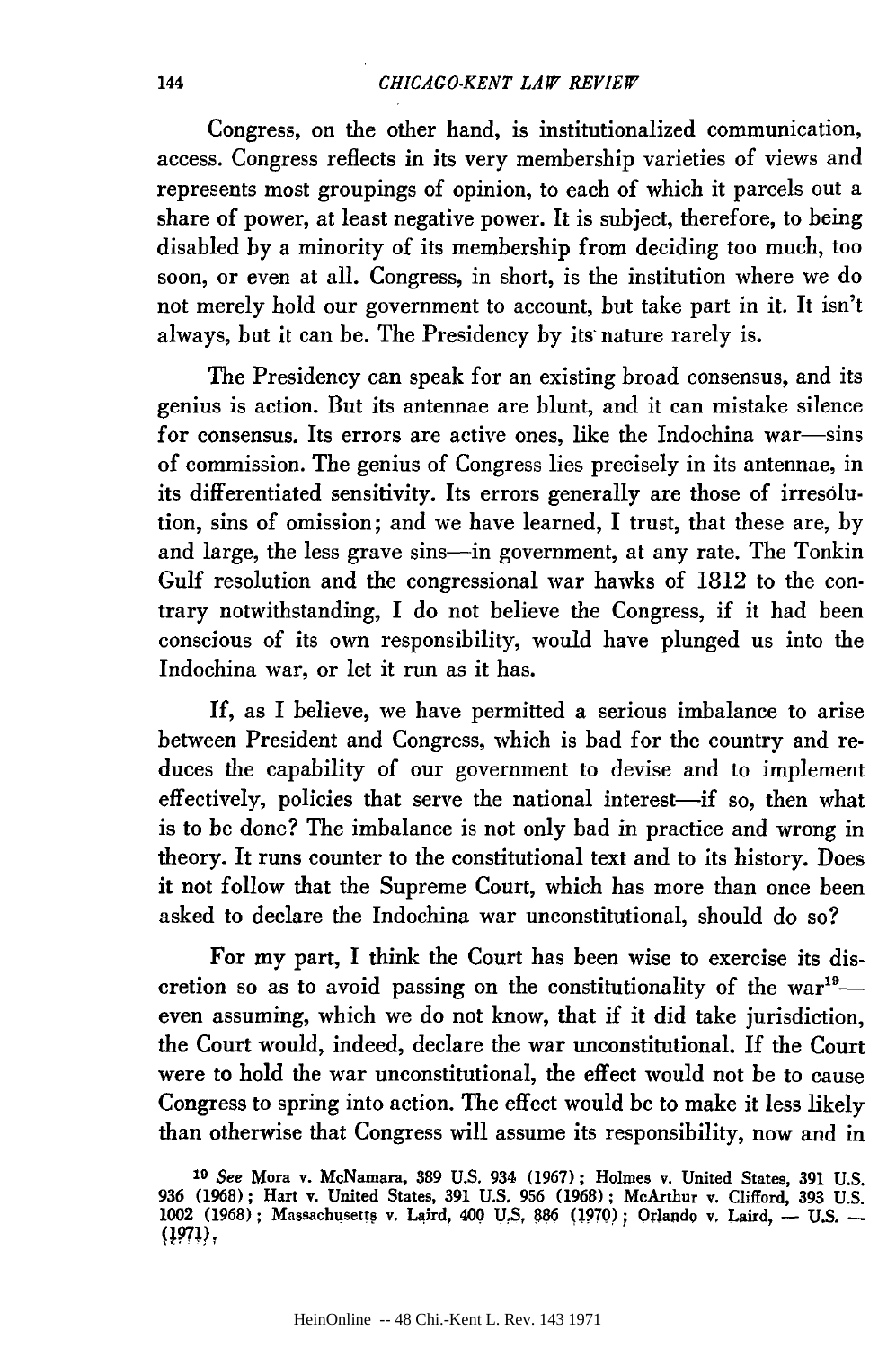the future. There would be sighs of relief on Capitol Hill to have had the responsibility taken off Congress' shoulders; and in the future, likely as not, Congress would continue to tolerate presidential initiatives and wait for the Supreme Court to hold them unconstitutional.

This is speculative and infected no doubt by a general bias in favor of political rather than judicial government. But there is another aspect of the problem. The Court cannot declare the war unconstitutional and then do nothing about it. That would deny its nature as a court of law, sitting to decide cases and see controversies to their resolution. And it is on its nature as such an institution of law that the Court's whole claim to authority rests. The Court cannot well forbidas it has been asked to do-the sending of some soldiers to Vietnam, but allow those already there to remain indefinitely. It cannot well declare the war unconstitutional and then fail to respond to a further suit asking it to direct the President's agents to stop the war. The Court, rather, would inevitably be drawn into directing and supervising the conclusion of the war, just as it has directed and supervised the desegregation of the public schools in the South and the reapportionment of state legislatures and of the federal House of Representatives.

I assume the President would accept the judgment that our entry into this war-his predecessor's entry-was unconstitutional, and he would obey it. But he would have to know what to obey, and the Court would have to tell him. It would have to constitute itself a committee to end the war, to manage troop withdrawals and peace negotiations. The Justices could do it, as a technical matter. They would simply retain jurisdiction, the President would report to them from time to time, and they would issue directives. There is nothing impossible about this, but it is wrong. We would match the wrong way of getting out of a war to the wrong way of having gotten into it.

No, the answer lies with Congress. Whatever aggrandizement of presidential power we have witnessed, the practice of recent decades or of a century cannot have worked a reduction of the residual legislative power of Congress, if Congress should but exercise it. The power of Congress may have lain in disuse, but it is as legitimate as the day it was conferred. From it flows the duty to act. Congress should prescribe the mission of our troops in the field in accordance with a foreign and war policy of the United States which it is for Congress to set when it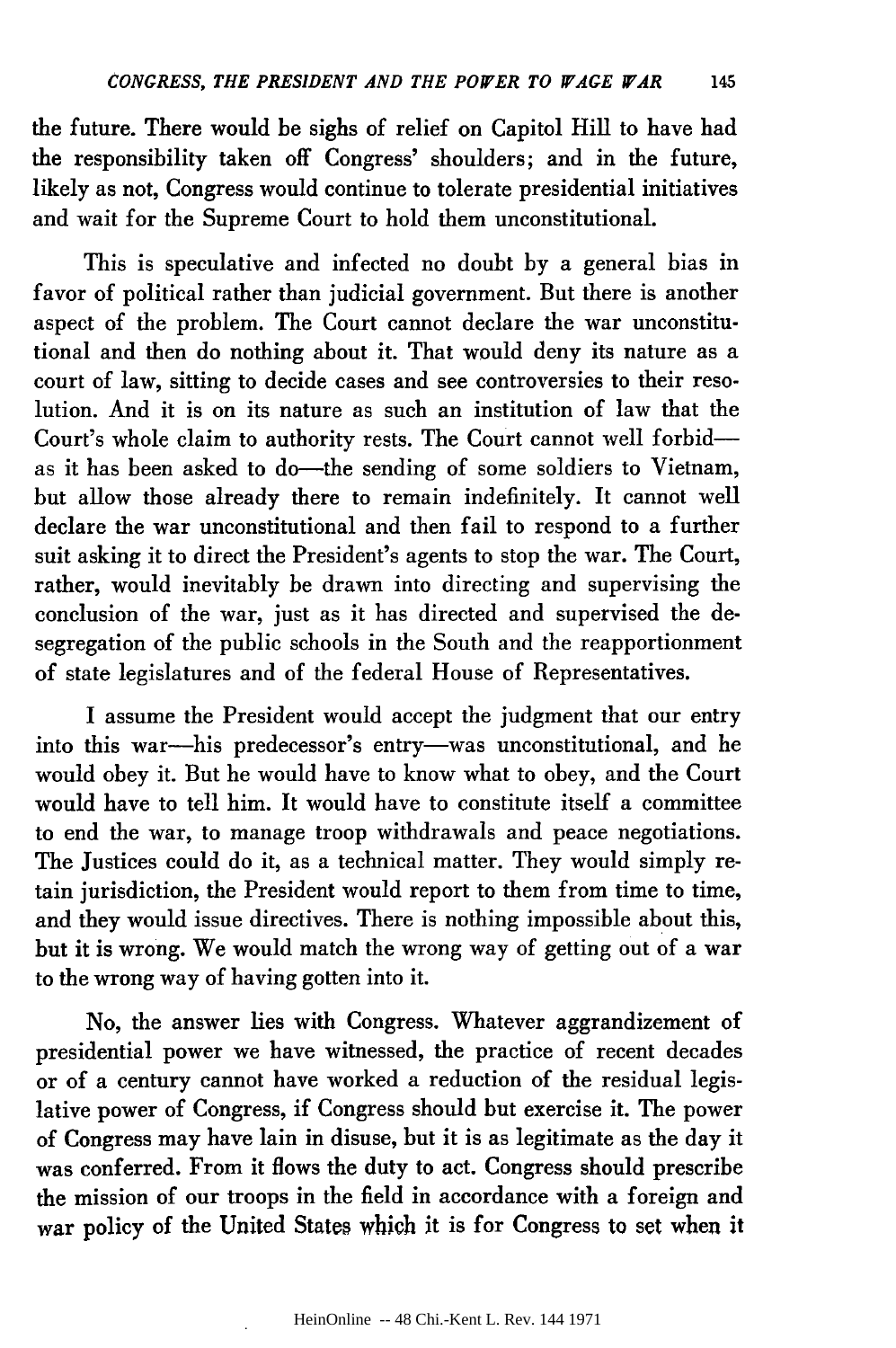chooses to do so. And Congress should equally review and settle upon an appropriate foreign policy elsewhere than in Vietnam and reorder the deployment of our forces accordingly. It should finally, by statute, as Senator Javits has suggested, reassert its own general authority in matters of war and peace and redefine the President's.

I recognize that the United States remains a world power in a tense and nuclear world and as such must retain credible capability to act in a crisis. And while American power has, no doubt, been spread too thin, and mutual security treaties have proliferated beyond the likely limits of credibility, it does remain true that our security and the peace of the world still rest in some measure on international commitments undertaken by the United States. If we redefine presidential power, will we in effect be dismantling all that we have built in the world, by declaring that the United States could not lawfully react with the adequately speedy use of force in a crisis?

The answer, it seems to me, is that no one should ever reasonably have assumed that the United States could go to war by presidential say-so, contrary to our domestic constitutional arrangements, in pursuance of a treaty or like commitment; and our commitments, including the North Atlantic Alliance and the Southeast Asia Treaty, were not understood so to provide. **All** that commitments of this sort can do is affect the reaction to a crisis of the President and of Congress, each functioning as the Constitution envisions.

The President under our Constitution has power in an emergency to guard against attack or the threat of attack on the United States, or on lawfully deployed forces of the United States. If, in the event of an attack on a friend or ally, there is implicit the threat of an imminent attack also on us, the President can react. The existence of a mutual security commitment will enter into his decision. If there is an attack on a nation with which we have no mutual security arrangement, it will ordinarily be quite obviously far-fetched to deduce that a threat of an attack upon ourselves has thus arisen. If, on the other hand, there is an attack on a nation with which we do have a mutual security treaty, circumstances are certainly imaginable in which the President may deduce that the attack on our ally signals the danger of an imminent attack upon ourselves. In such a case, he may react. This is the difference that a commitment can make and will continue to make. Constitution-